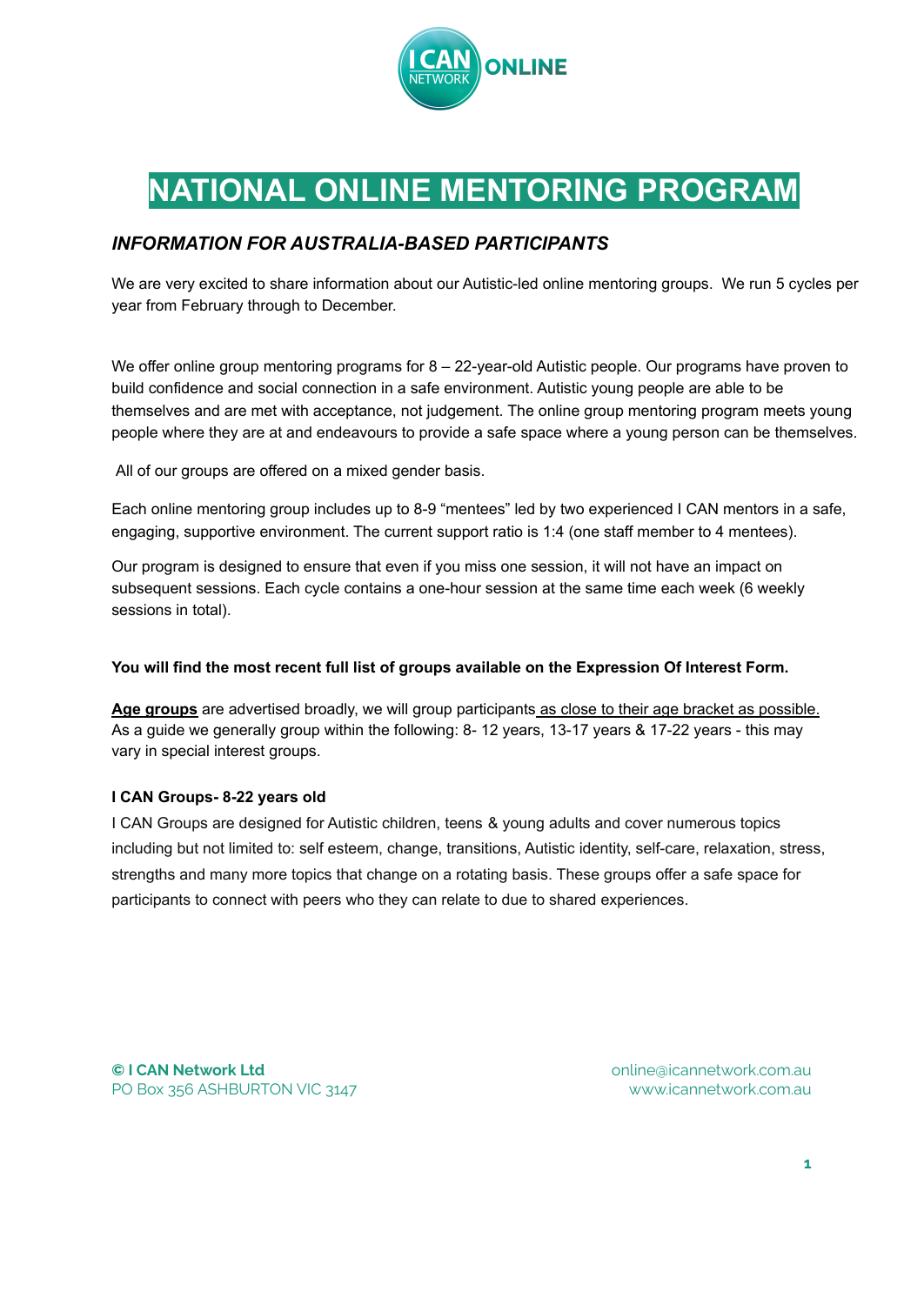

## **I CAN IMAGINATION CLUB-8-12 years old**

I CAN Imagination Club® offers a safe, engaging environment where Mentees are encouraged to recognise and celebrate their own strengths. Participants do not need a diagnosis of any sort in order to join and benefit from the I CAN Imagination Club®. They are invited to take part because of their 'big imaginations' and we do not explicitly discuss Autism. All topics will be covered in an age-appropriate way and may include but are not limited to: belonging, self-esteem, self-care, social groups, interests, sensory needs, change and transitions. This is most suited to those in their primary school years.

## **I CAN Special Interest Groups (Topics Vary)- 8-22 years old**

I CAN Special Interest Groups are designed for Autistic children, teens & young adults to connect to peers and mentors with the same special interest and share these passions and shared experiences with others in a safe and fun environment. The content will be based on the special interest chosen and the content changes on a rotating basis to cater for ongoing participation across the year.

## **LGBTIQA+ 13-22 years old**

I CAN LGBTIQA+ is designed for Autistic teens and young adults who identify as LGBTIQA+ (including those who are questioning). This group offers a safe space for participants to connect with peers and mentors who can relate and explore topics including, but not limited to: Autistic & Queer identity, Queer culture, belonging,social connections, self-care, emotion regulation and sensory needs.

## **MENTORS**

All of our mentors have experience as school-based and online mentors and are particularly passionate about working with Autistic young people and young adults. The majority of our online mentoring team are Autistic, we ensure that at least one Autistic mentor is assigned to each group. *Please note: our mentors are not trained counsellors and not intended to replace mental health or medical professionals.* All of our online mentoring sessions are recorded with the purpose of ensuring that we are able to access *information in a quick manner for health and wellbeing purposes if the occasion arises.*

We have found that the online mentoring delivery model can be a very effective way to bring the **positive messages and powerful mentorship model of the I CAN Network** to participants who are navigating school life and post-school paths.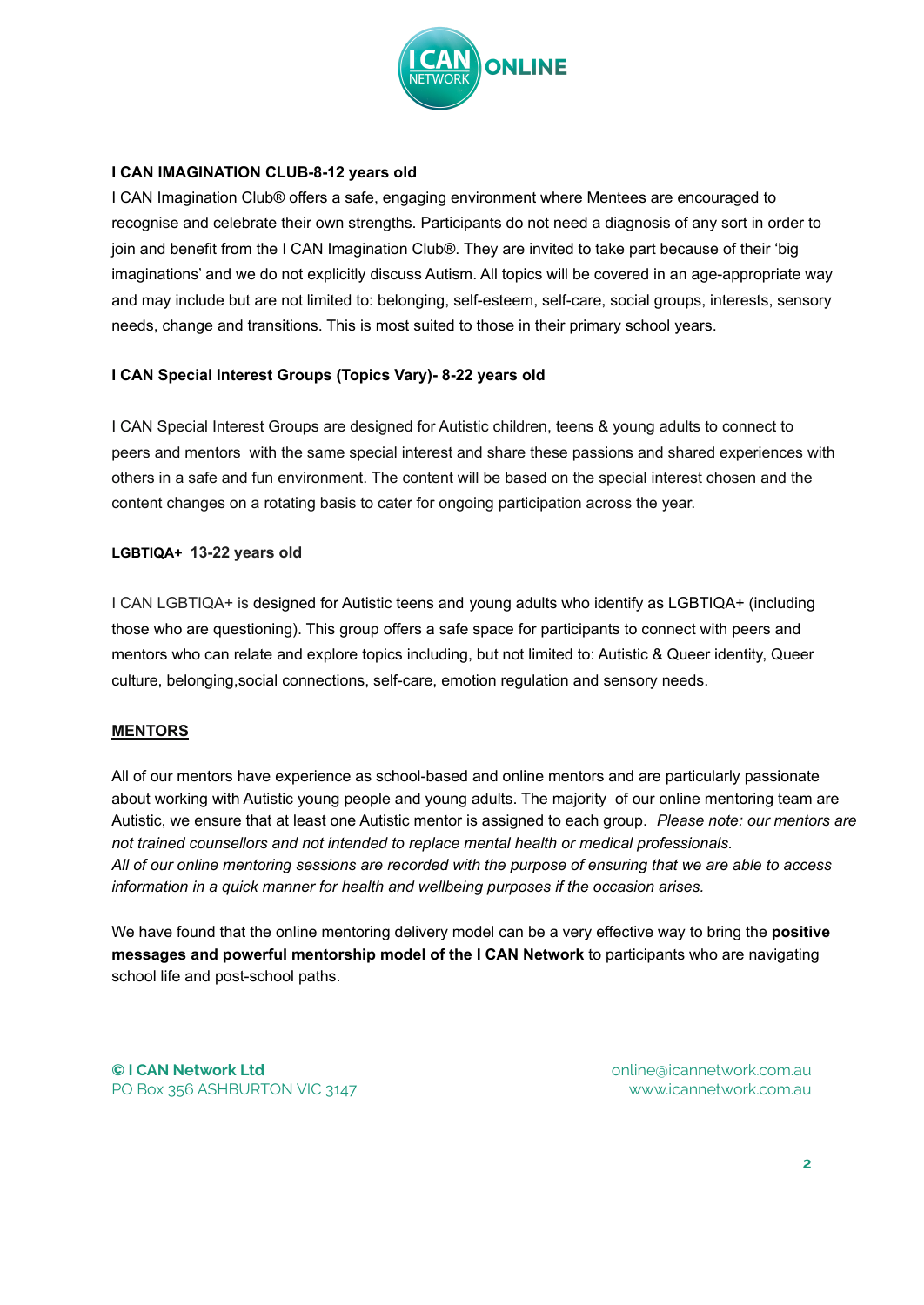

Our engaging group mentoring sessions, which take place for one hour each week via live video conference, allow participants to connect with others who will understand and accept them while developing strategies for managing changes, challenges and opportunities that can arise as an Autistic young person/young adult.

## **To be considered for any of the small group programs above, the conditions below need to be met and accepted:**

- Are aware that an Expression of Interest form has been submitted and are willing to participate.
- Currently in one of the age cohorts specified.
- Understands that this is group mentoring, not individual or 1:1 mentoring.
- Located in Australia or New Zealand.
- Aware that they are Autistic, *unless participating in the Imagination Club group.*
- Comfortable engaging online and understanding that this may provide some sensory challenges for individuals who are sound sensitive as the online environment may prove to be noisy in some sessions.
- Willing to take part in a group activity (this can be difficult for some individuals who need significant "down time" in the late afternoon or evening, so please consider preferences and needs)
- Can attend the allocated day and time.
- Understand that a cancellation policy is in place and is willing to accept its terms upon acceptance of a spot.
- Will need to be able to abide by our ICT terms and conditions that ensure online safety and positive cyber participation.
- Understands that the session will be recorded and the recording will only be accessed for health, wellbeing and safety circumstances.

# **KEY PROGRAM DETAILS**

## **TIMING**

Weekly group mentoring sessions will run for 6 weekly sessions. If your cycle date includes school holidays, please note that sessions will run through this time, however we will not run on the week coinciding with a public (Australian) holiday (you will be advised). We run new cycles roughly every eight weeks and currently have 5 Intakes per year.

Each online session will run for one hour at a consistent time each week, for the duration of 2021. Most, but not all of our sessions run between 6:40-7:40 PM AEST/AEDT. We also have some afternoon groups that run from 4:30-5:30pm AEST/AEDT. As our program expands, we anticipate adding more groups that are held at different times in order to better accommodate participants across various time zones. Please ensure that you check your local time against the program time zone.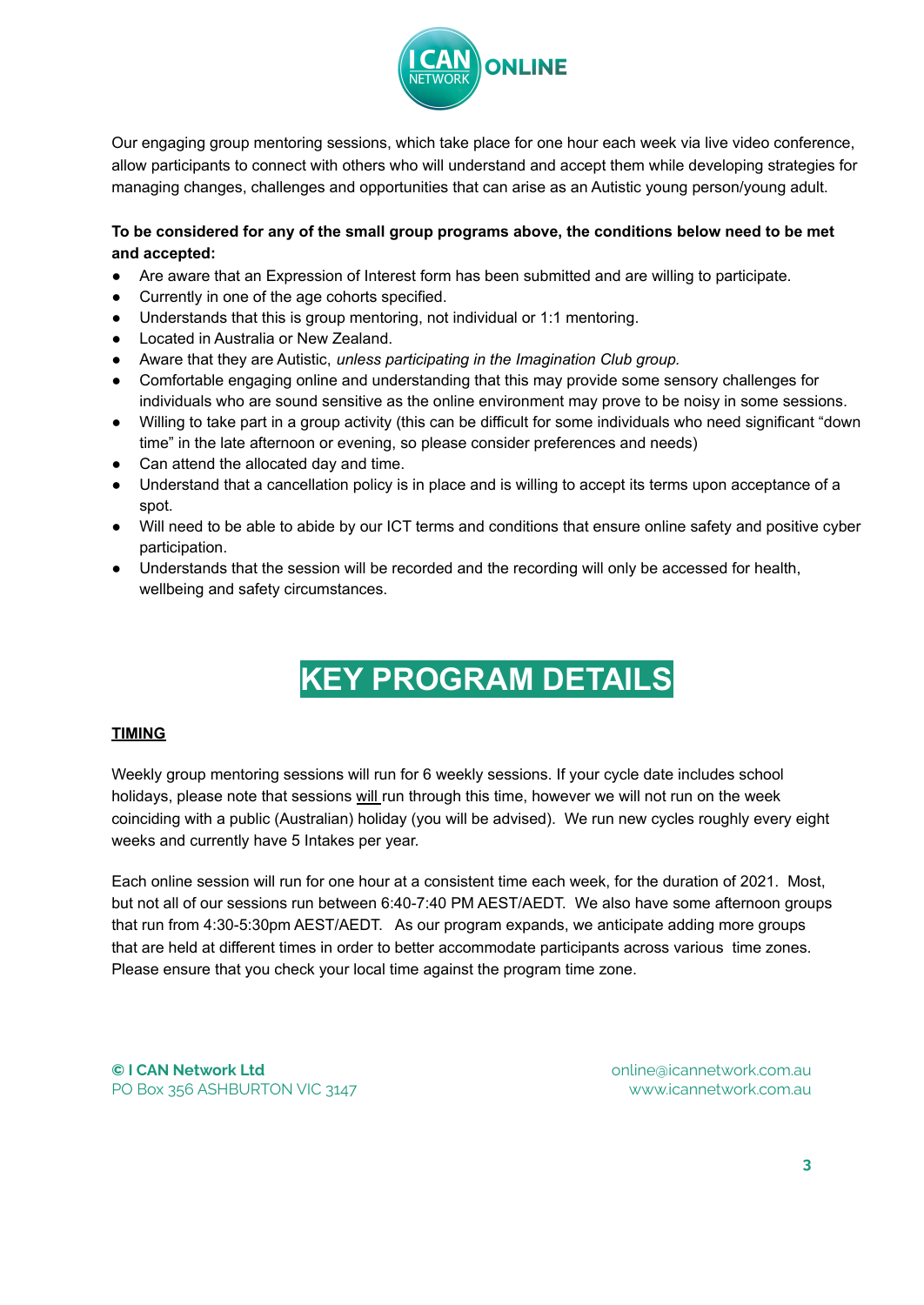

## **COST**

\$285 for a 6-session program \$165 for a NDIS progress report at completion of program (optional)

## **NDIS**

We have had many families who are self-managing under NDIS or plan managed who use their funds to cover the cost of online mentoring. Please note we do not provide specific line numbers and most families will use funds from Core Funding due to its flexibility. We will invoice for the full six weeks.

If you are NDIS/NDIA Managed we cannot submit our invoice to them for processing as we have chosen not to be NDIS registered due to the small size of our organisation. You can request to the NDIS/NDIA that the program fee to be released as self managed to participate in the program.

However, if this is not possible you will need to privately fund the program as per many of our families.

Please note that if you are Plan Managed, we strongly recommend that you seek prior approval from your Plan Manager to ensure that they will cover the payment when the invoice arrives. If your Plan Manager refuses responsibility for the payment, you will be liable to cover the costs privately. This also extends to expired plans that you are unable to recover the funds from.

If you have elected to receive an NDIS report at the end of the program, it will be invoiced separately to the program invoice. Invoices will be sent to plan managers directly when their email addresses have been provided when registering. NDIS reports will only be emailed once payment has been received for both the sessions and for the report. Please note that your report may take a few weeks post program due to the sheer number we write up. Our staff will take notes on individuals who require a report during each session.

## **NDIS REPORTS**

NDIS Reports are written at the end of the 6 week program, you will receive these reports in 4-6 weeks following the end of a program (if you have a planning meeting sooner, you need to email online@icannetwork.com.au to let them know to fast track the report). These reports are for the purpose of evidence to the NDIS of your young persons participation, including notes on how the online mentoring has helped build the participants capacity to meet ndis goals and any recommendations for further participation. It is beneficial if you are wanting to secure more funding for your young person to continue in our Online Mentoring Program for more cycles.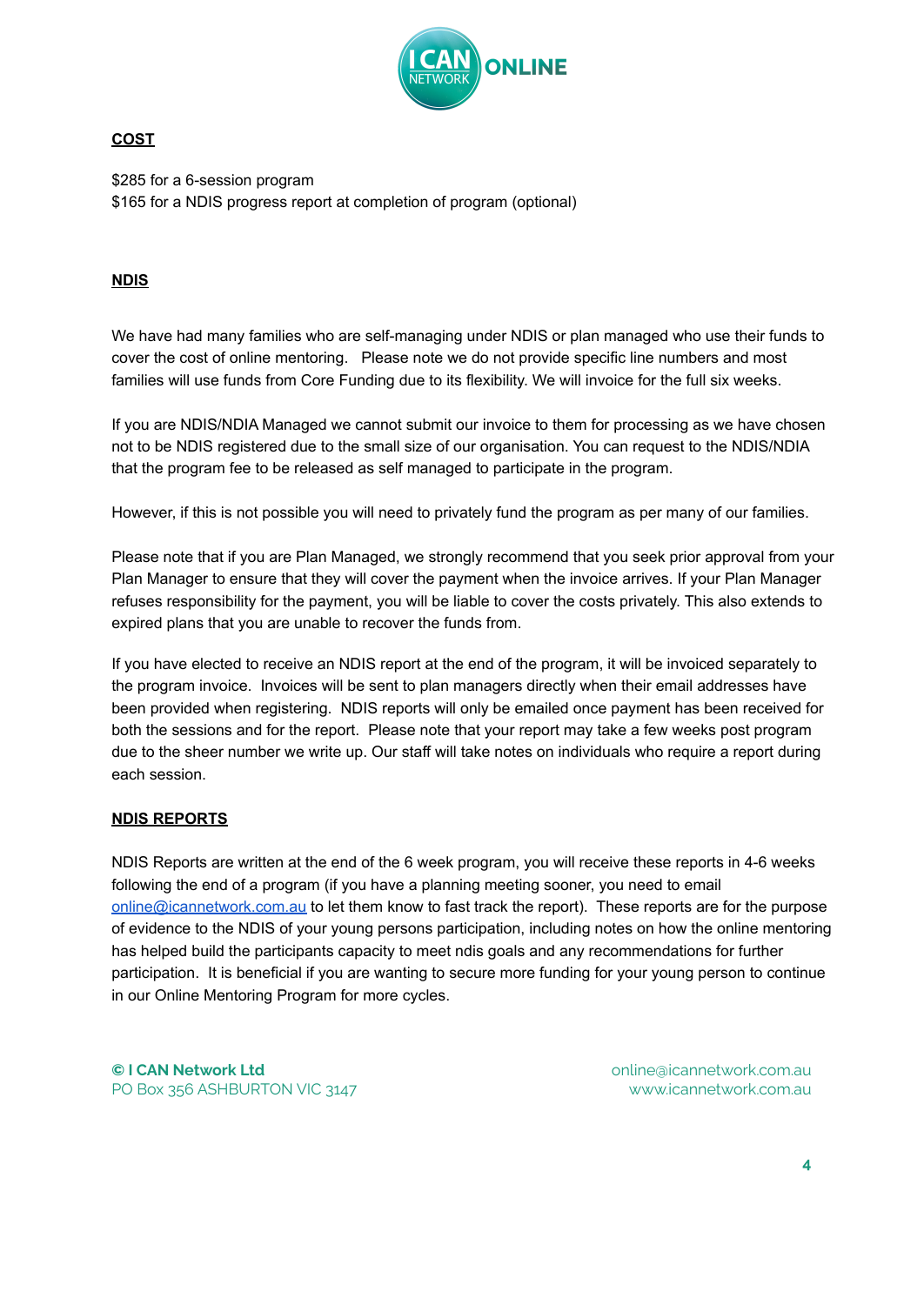

## **PLATFORM/TECHNOLOGY REQUIREMENTS**

All online sessions are held in a private video conferencing room using ZOOM ([www.zoom.us](http://www.zoom.us/)). Zoom is compatible with various operating systems and is accessible via computer, tablet or mobile devices (as a free download). [https://support.zoom.us/hc/en-us/categories/200101697-Getting-Started.](https://support.zoom.us/hc/en-us/categories/200101697-Getting-Started) Additionally, we acknowledge that many of our participants experience anxiety prior or during sessions and we are very understanding and flexible, we allow video and/or audio off, and Zoom has a chat function that allows communication with the group via typing. There is no fee to use Zoom as we are running meetings. It is a free download.

We recommend testing the Zoom link ahead of schedule to ensure that it works on the preferred device. Please contact us if you need assistance with the Zoom platform.

We do utilise the waiting room option for all sessions, if your young person joins early, they will not be let into the session until the start time. We strongly encourage that all participants use their first name only when signing into Zoom, this ensures individual privacy and also ensures that we can identify those in the wait room. Please note that we also may ask the participant to turn their camera on momentarily to identify who is in the session.

All online sessions will be recorded and stored for a specific period of time, access to the recordings is restricted to those responsible for carrying out duties relating to our Child Protection policy and will be accessed when deemed necessary in relation to participants' health, wellbeing and safety.

## **STRUCTURE OF THE SESSIONS**

Above all, the sessions are designed to be a respectful, safe place for young people/young adults to connect and be accepted and celebrated for who they are. The mentors invest a lot of time each week in coming up with angles and content that will resonate with the specific "mentees" in their group. Although the sessions are very fluid, they do tend to follow a certain general order each week.

As with all I CAN programs and our team meetings, sessions open with "Good News Sharing," followed by some sort of engaging "ice breaking activity" designed to draw mentees in and highlight their interests. The thrust of the sessions center around a particular theme, presented in a way that invites engagement, including: building friendships; managing change and challenges; getting organised and navigating classes; managing stress/pacing yourself; building confidence/believing in yourself. Our mentors will also ensure that there is sufficient time to address questions and themes that the mentees raise.

Interest-based groups such as "Screens, Tunes & Characters" allow mentors and mentees to come together in a safe space to discuss shared passion around things like gaming, movies, music and various characters. This is the same with other special interest groups.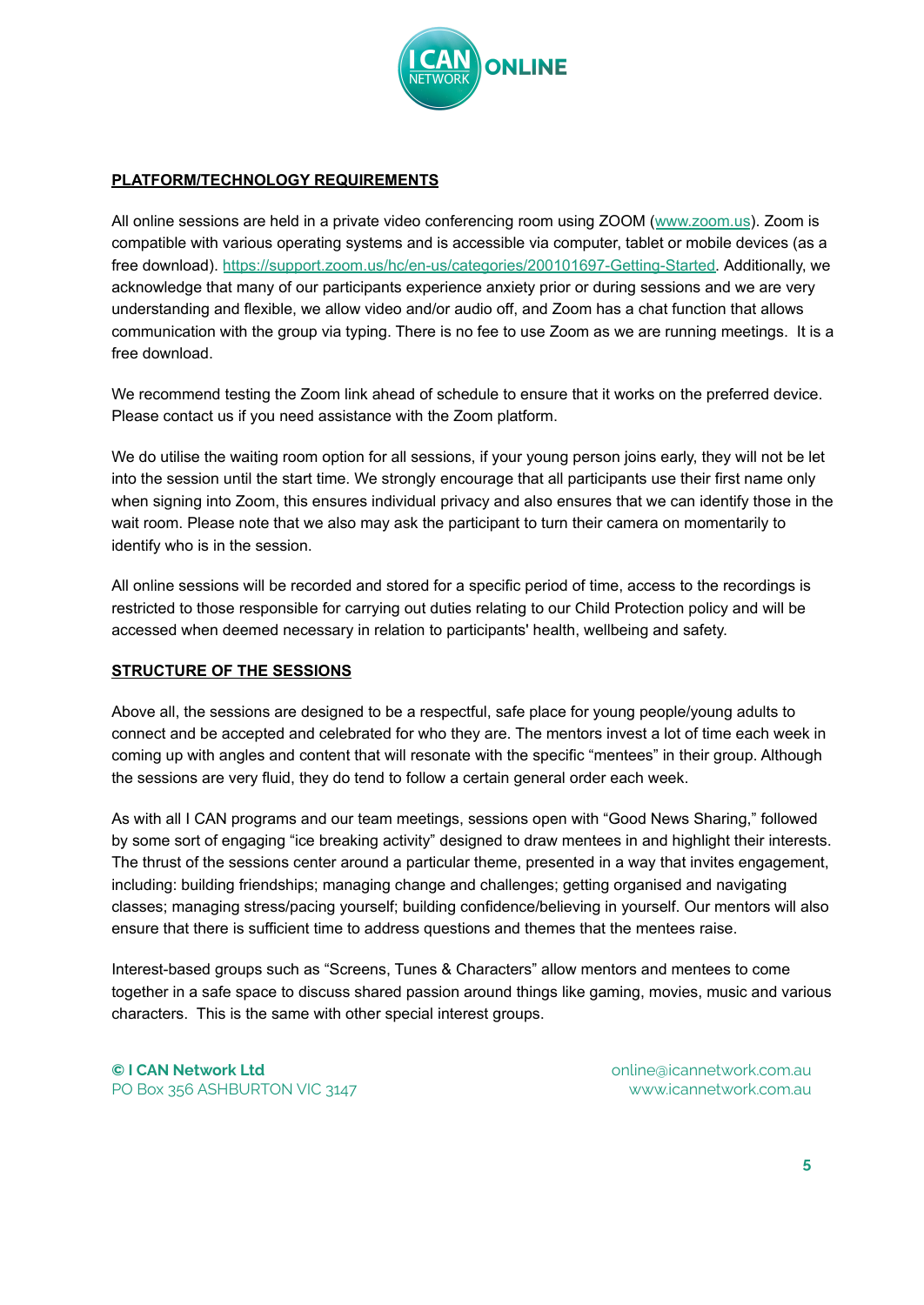

To learn more about session content, please see this February 2020 I CAN video overview, "Accessing I CAN Programs." Online mentoring is covered at the 16:58 mark: [www.youtube.com/watch?v=m31Ktl5nbGc&t=1588s](http://www.youtube.com/watch?v=m31Ktl5nbGc&t=1588s).

## **OFFERS & CONFIRMATION OF PARTICIPANTS**

Submitting an Expression of Interest (EOI) form is the gateway for being considered for an online group. EOI link; <https://www.tfaforms.com/4842640>

You will be contacted and sent an offer as soon as a space is available in the group you have listed as your preference. Please note that we process EOI based on a time stamp system.

## **REPEAT PARTICIPANTS**

As we launch each new online group mentoring cycle (roughly every 8-10 weeks), you will need to re-submit the Expression of Interest form to be considered for another online group.If you would like your young person to participate in more than one group, you will need to fill out a form for each group.

## **ACCEPTING OR DECLINING AN OFFER**

You will receive an email from **online@icannetwork.com.au** informing you that a spot has been made available. The email will outline how many days you have to respond to the offer before the offer is passed on to another individual. It is important to check your spam folder as unfortunately at times our emails will end up there.

You need to accept or decline the invitation. The process is outlined in the offer email. Please ensure that the participant has been asked before committing to a spot.

If you wish to accept, please fill in the online service agreement and familiarise yourself with the cancellation policy. You will receive a second email with the final logistical information including Zoom links, session prompts and staff allocations closer to the start date.

Please note this information usually comes within one week prior to the sessions as we have many families to bring onboard and formalise groups and staffing.

An invoice will be sent to your nominated email address and a text message reminder to the number you provided.